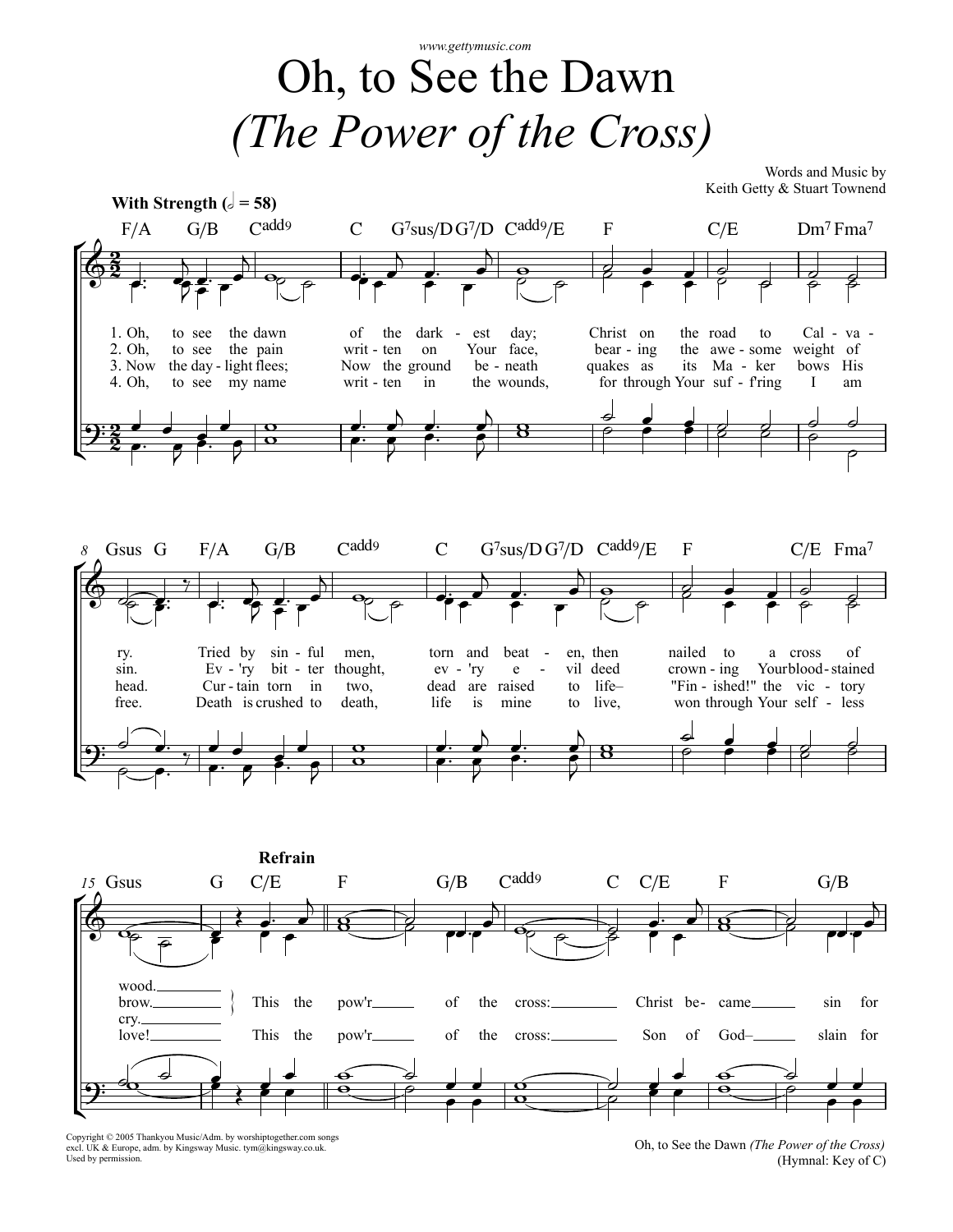

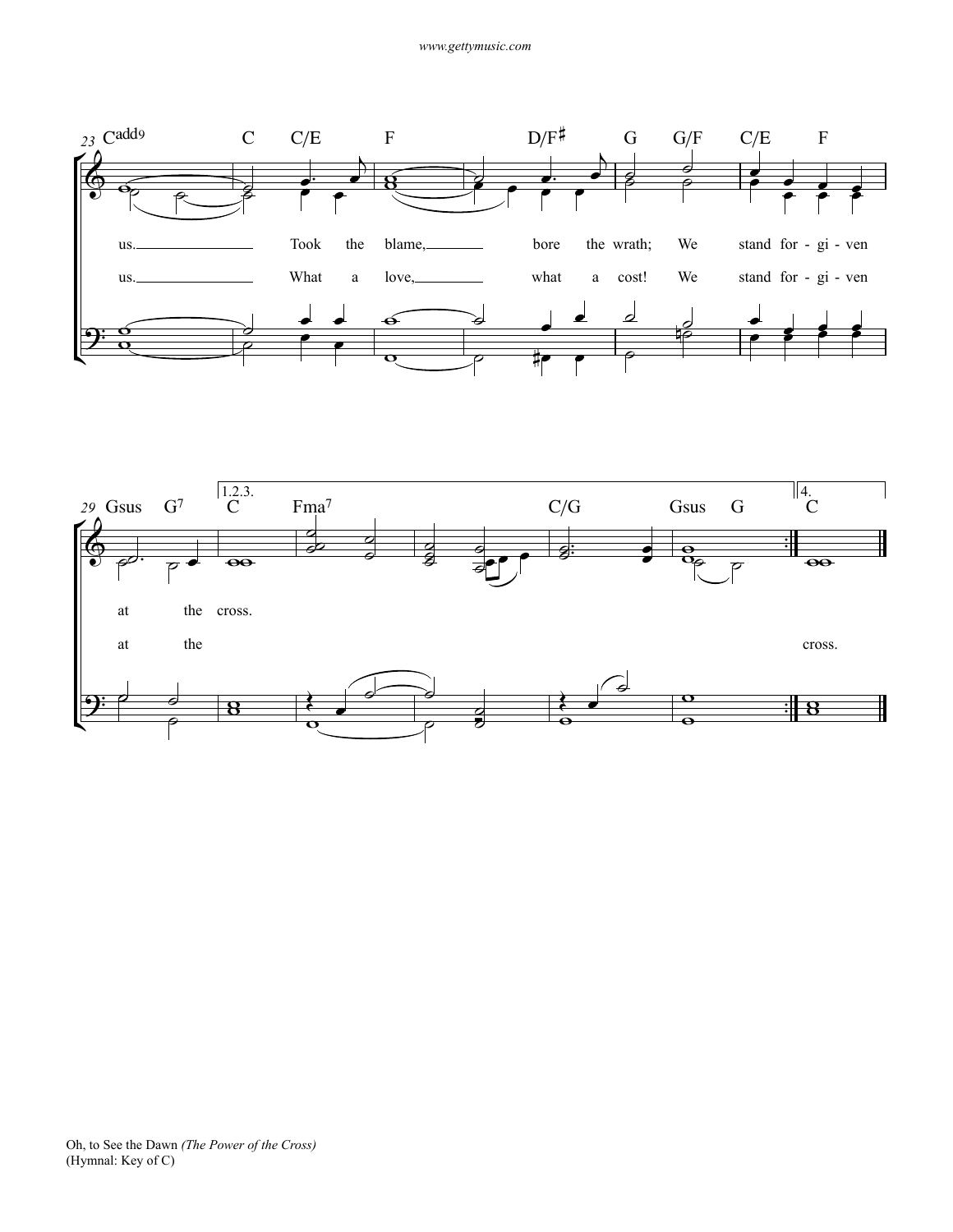

Words and Music by Keith Getty & Stuart Townend



Copyright © 2005<br> Thankyou Music/Adm. by worship<br/>together.com songs excl. UK & Europe, adm. by Kingsway Music. tym@kingsway.co.uk. Used by permission.

Oh, to See the Dawn (The Power of the Cross) (Hymnal: Key of D)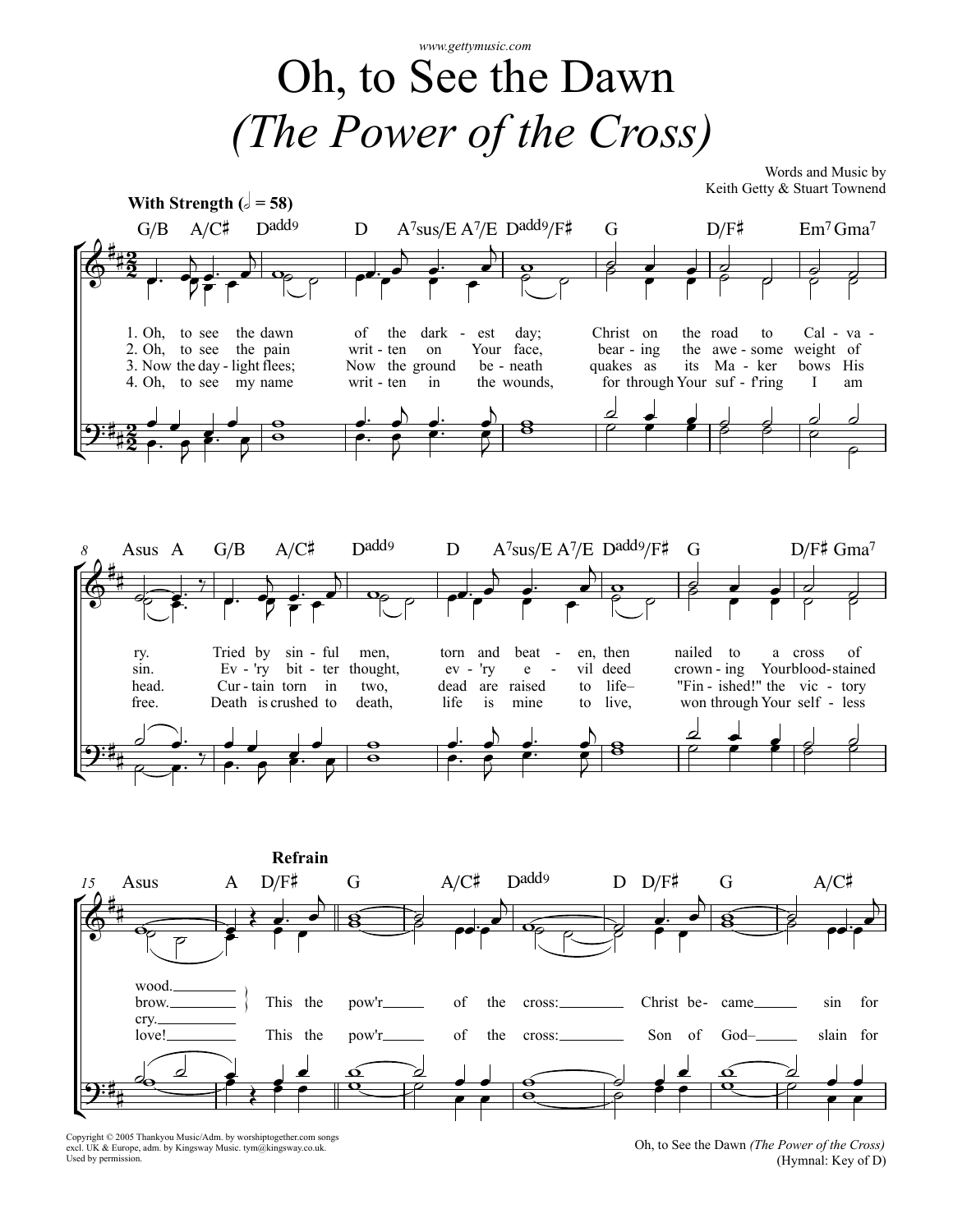

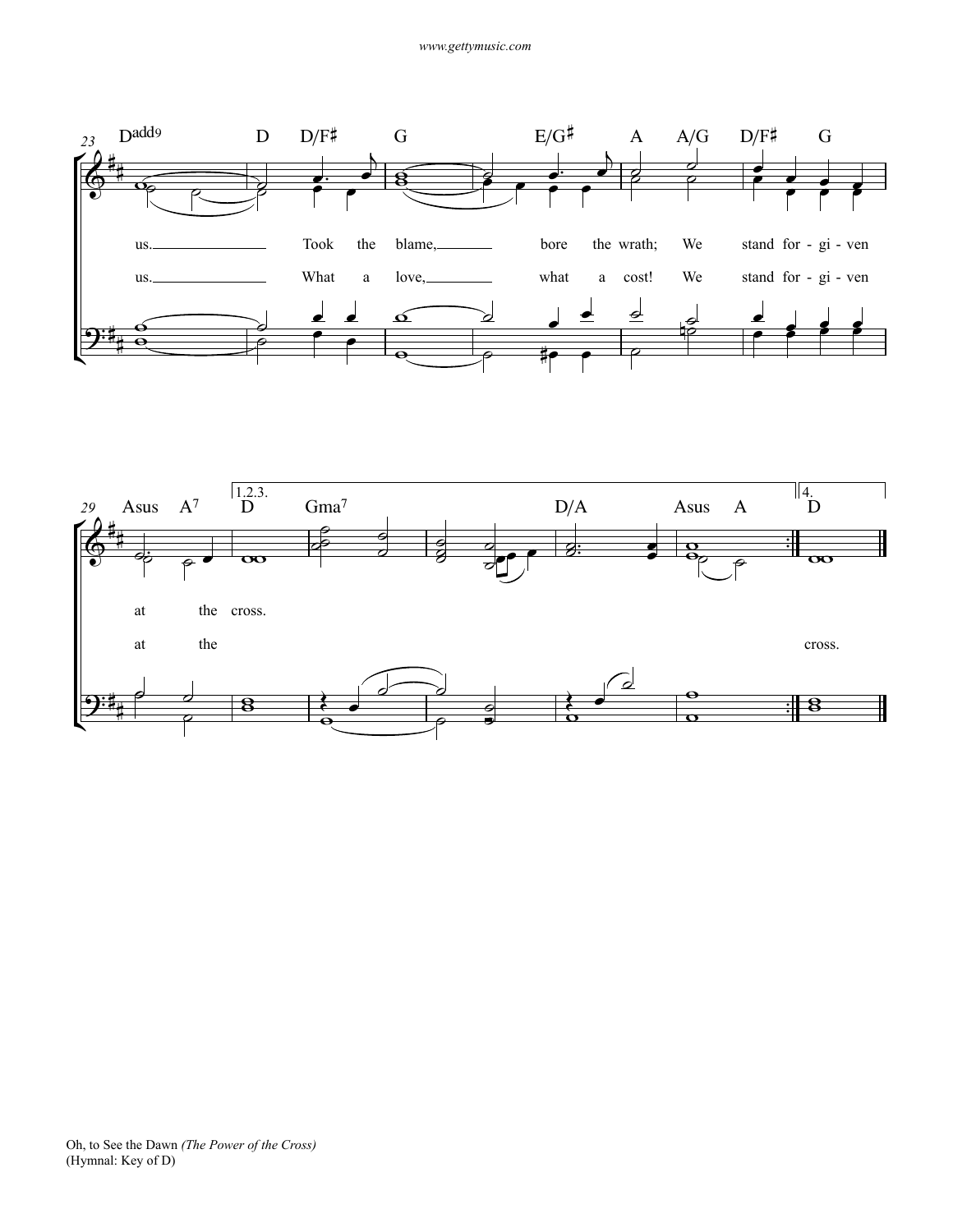

Words and Music by Keith Getty & Stuart Townend



Copyright © 2005<br> Thankyou Music/Adm. by worship<br/>together.com songs excl. UK & Europe, adm. by Kingsway Music. tym@kingsway.co.uk. Used by permission.

Oh, to See the Dawn (The Power of the Cross) (Hymnal: Key of Bb)